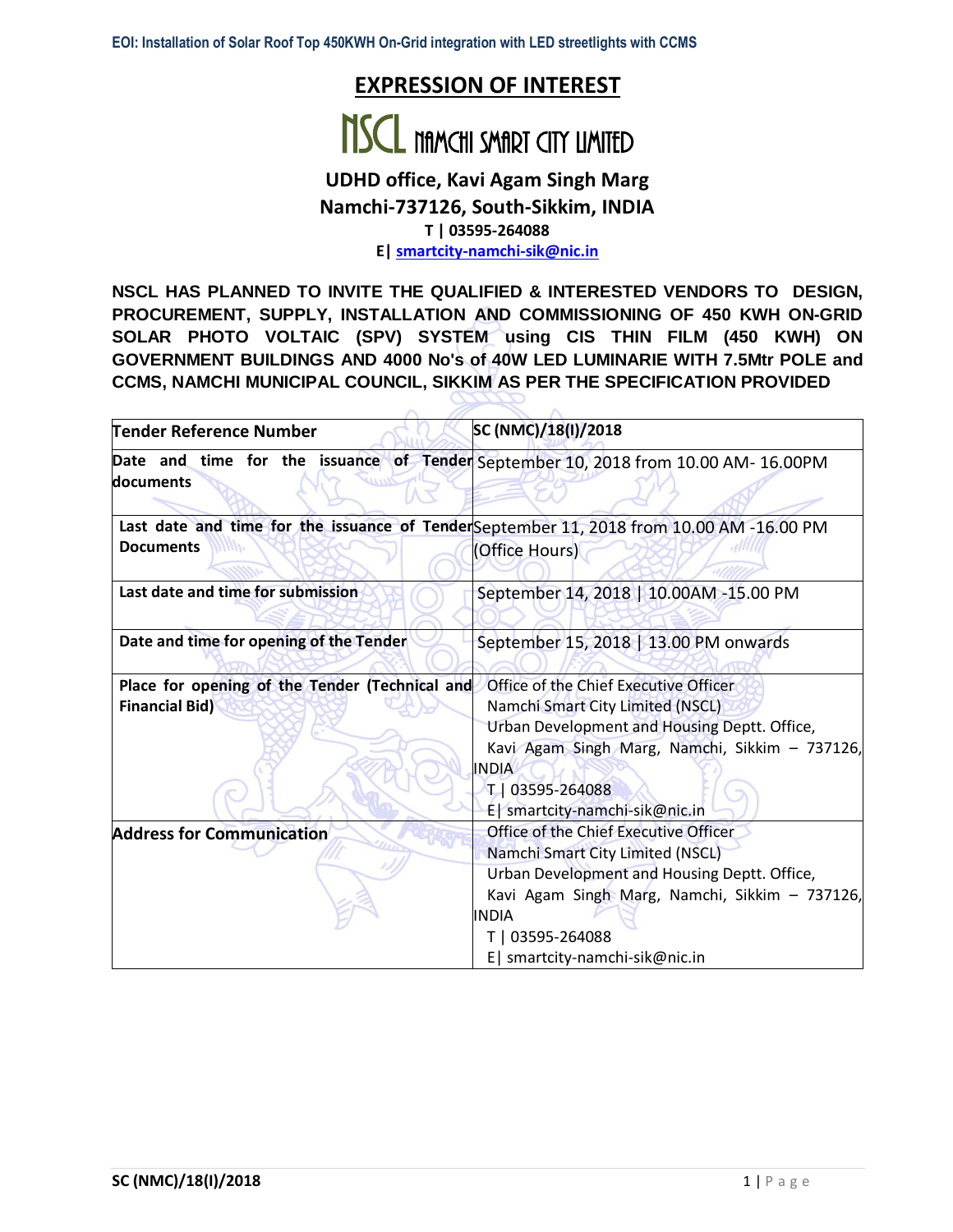# **GENERAL INFORMATION**

### **Date: August 21, 2018 IFT No.: SC (NMC)/18(I)/2018**

- 1. Namchi Smart City Limited (NSCL) invites tenders from eligible Tenderer(s), for the procurement, supply, installation and commissioning of works detailed in the Table clause 5.The Tenderer(s) are required to collect the tenders documents (RFP) in person from the office of the CEO, Namchi Smart City Limited, Namchi, Sikkim after submission of the Tender Documents Fee as prescribed.
	- 2. Tender documents will be issued to the tenderer(s) (single bidder / JV partners / Consortium) from the Office of the CEO, NSCL, UDHD Office, Namchi-737126, South-Sikkim.
	- 3. General Description of the works:.

| Package No                 | <b>Name Of the Work</b>                                                                                                                                                                                                                                                                                                                                                                                                                                                          | Approximate<br><b>Value of the</b><br>Work (Rs) | <b>Earnest</b><br><b>Money</b><br>Deposit (Rs) Document<br>(2.5% of<br>total cost) | Cost of<br>(Rs) | <b>Period of</b><br><b>Completion</b>                                     |
|----------------------------|----------------------------------------------------------------------------------------------------------------------------------------------------------------------------------------------------------------------------------------------------------------------------------------------------------------------------------------------------------------------------------------------------------------------------------------------------------------------------------|-------------------------------------------------|------------------------------------------------------------------------------------|-----------------|---------------------------------------------------------------------------|
| NSCL/TENDER/<br>18(I)/2018 | Design,<br>Procure,<br>Supply,<br>Installation,<br>Commissioning<br>and O&M of 480 kWH On-<br>Grid Photo Voltaic system (CIS<br>Thin Film Tech.) on various<br>government<br><b>Buildings</b><br>-in<br>Namchi Smart city and design,<br>procure, supply, Installation<br>and commissioning of 4000<br>no's of 40W LED street light<br>Luminarie with 7.5Mtr Poles<br>underground<br>cabling<br>and<br><b>CCMS</b><br>Namchi<br>$\sqrt{2}$<br>using<br>Municipal Council, Sikkim | 242526286                                       | 6063157.15                                                                         | 50,000          | Within 8<br>Month from<br>the date of<br>issue of<br>Notice to<br>Proceed |

Sd/- CEO Namchi Smart City Limited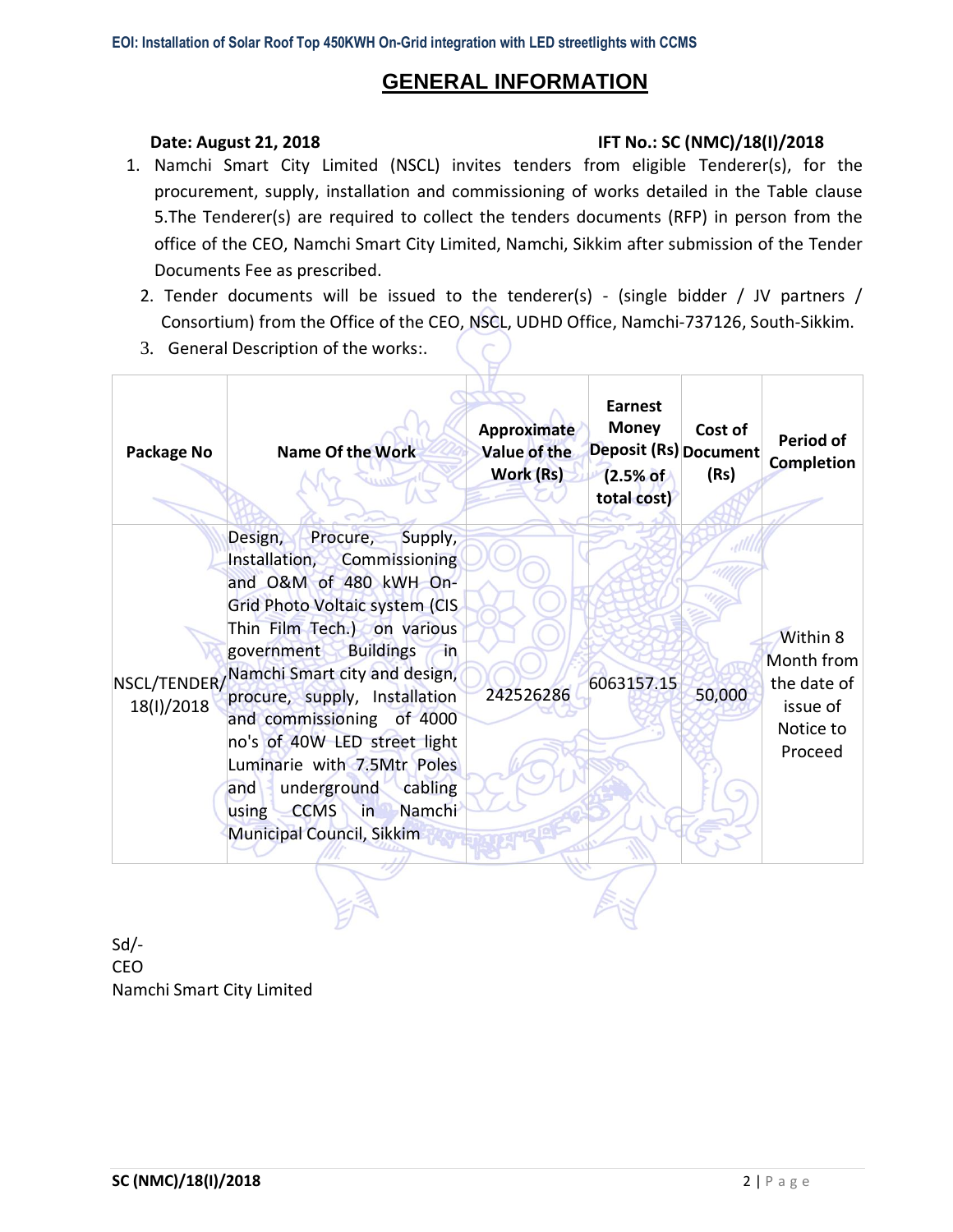# **General Conditions:**

#### **1. Scope of Tender**

1.1 The Chief Executive officer, **Namchi Smart City Limited (NSCL) intends to** invite tenders from eligible Tenderer(s) for the procurement, supply, installation and commissioning of works (as defined in the documents and referred to as "the works") detailed in the Table in the Invitation for Tenders (IFT). The Tenderer(s) may submit tenders for any or all of the works detailed in the table given in IFT.

## **2. Eligibility Criteria:**

- 2.1 Tenderer(s) shall not be under a declaration of ineligibility for corrupt and fraudulent practices issued by the Government of Sikkim or by Government of India.
- 2.2 Tenders can be a single Entity or JV (Joint Ventures) or a group of entities (The ''Consortium") coming together to execute and complete the project.
- 2.3 All Tenderer(s) shall provide the requested information accurately and with sufficient detail in Section 3: Form of Tender and Qualification information.
- 2.4 **To be eligible for ths Tender, Tenderer(s) or lead Bidder (in case of JV/Consortium) of in its name should have in the last three years i.e. 2015-16 to 2017-2018**
- a) Achieved in at least two financial years a minimum financial turnover (in Design, Procure, Supply, installed and commissioned) Solar PV systems- On Grid and(in Design, Procure, Supply, Installation and commissioning) of Energy efficient street Lighting or having worked in the Energy and Power projects (in Sikkim) of similar nature (Street Lighting Projects, Laying of underground LT electrical cables and successful commissioning of electrical based projects) for any government department/ public sector with the similar nature of work anywhere in Sikkim of a value equivalent or more than ₹ 3,00,00,000 ; Note: Updated to the FY in which the tenders are invited. Financial turnover of previous

years shall be given a weight of 10% per year to bring them to the price level of the FY in which the tenders are invited.

- b) In case of JV or consortium, the lead Tenderer (s) should possess required valid electrical license / has to be enlisted with E&PD, Govt. Of Sikkim for executing electrification works of Street lights and should have executed similar electrical works totalling ₹ 3, 00,00,000 in any one year in last five years;
- c) Consortium is allowed of two parties only and not more than two. Consortium preferably should have an experienced in Solar (preferably EPC) and the second party can be an electrical contractor or lights manufacturer with installation team. In case the second partner is an electrical contractor they should have a dealership or agreement with the Light manufacturer.
- **d).** In addition to the above, the bidder to have the following minimum criteria:
	- i. Interested Bidders can have consortium/ Joint venture but to meet the shareholding for each company, sub-contractors are not allowed.
		- ii. The Interested bidder can have have solar modules manufacturing facility in India or can be imported (non-Chinese). Bidder shall procure all other Components like Power Conditioning Unit, Data Logger and Remote Monitoring system SCADA from reputed International or from Indigenous Manufacturers.
		- iii. Offered Solar PV modules must have **IEC standards** as mentioned in the Technical Specification document and comply BIS standards as suggested by MNRE from 01st April 2018.
		- iv. The intending bidder(s) must have office/service facility at Sikkim and a fullfledged office network of the company in within 100 km radius of Namchi, Sikkim.
		- v. Bidders to submit the documentary evidence along with the Bid proposal substantiating as proof in meeting the above mentioned eligible criteria.

### **3. RFP | Tender documents Fee**

The Bidders are required to pay as a part of its tender the requisite tender documents fee as per details mentioned here on. The cost of the tender form that has to be paid can be in the form of DD/CC/BC from any Nationalized/ Scheduled banks. DD/CC/BC should be drawn in favor of the *Chief Executive Officer Namchi Smart City Limited (NSCL), Namchi payable at Namchi Sikkim*.

The tender documents fee, denominated in Indian Rupees can also be paid using any of the